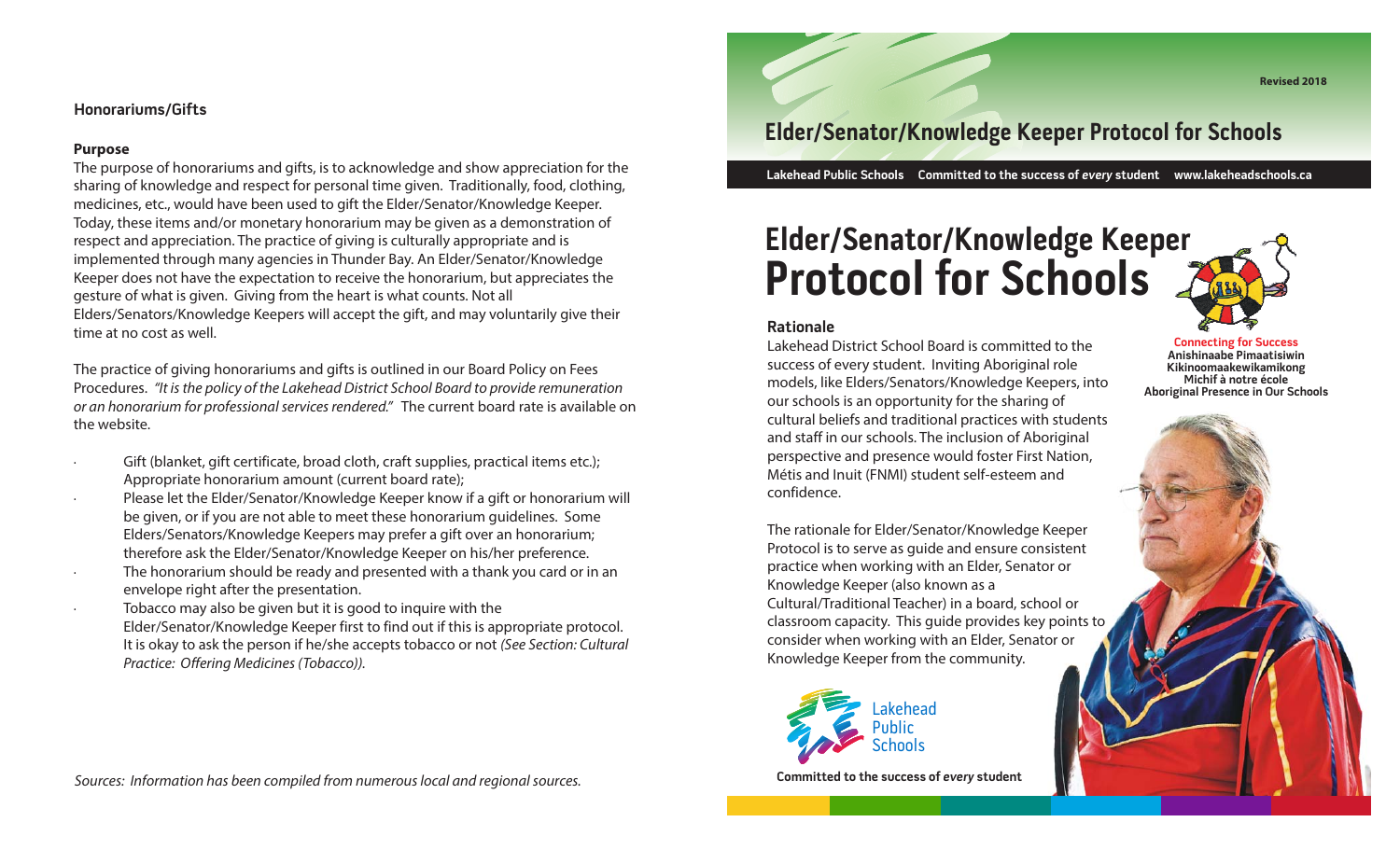

| <b>Rationale</b>                                                     | Front          |
|----------------------------------------------------------------------|----------------|
| <b>Why Involve Elders, Senators</b><br>and/or Knowledge Keepers      | 1              |
| Role of an Elder/Senator/Knowledge Keeper                            | 1              |
| <b>How to Access an Elder/Senator</b>                                | $\overline{2}$ |
| <b>During Your Meeting with an</b><br>Elder/Senator/Knowledge Keeper | 3              |
| <b>Cultural Practice: Offering Medicines</b><br>(Tobacco)            | 4-5            |
| <b>Honorariums/Gifts</b>                                             | Back           |



#### **How Do I Make A Tobacco Tie?**

A tobacco tie is made by cutting a small square of broad cloth (can use any of the four colors or nice pattern) and placing loose leaf tobacco (can be store bought, traditionally grown or pipe tobacco) in the square, thereafter tying it with ribbon (can use any of the four colors).

- **· If you are giving a pouch of tobacco it can be wrapped in broad cloth tied with ribbon.**
- **When you are making the tobacco tie or wrapping the pouch of t tobacco ensure you are in good spirits.**
- **You may contact the FNMI Liaison Officer for assistance.**

#### **Other Considerations**

**·**

·

·

Here are some other points to consider when working with an Elder/Senator/Knowledge Keeper:

- · Find out if the Elder/Senator/Knowledge Keeper will be bringing a helper. If so, it would be appropriate to give a thank you gift (or card) to the helper as well.
- As a reminder, a phone call to the Elder/Senator/Knowledge Keeper should be made a week and/or a few days ahead of time along with the day before his/her visit.
- It's important to ensure your staff is aware of community visitors coming to your school. It is recommended to arrange a student or staff member to greet the Elder/Senator/Knowledge keeper at the front door or other prearranged location (e.g. office) and escort him/her to the appropriate destination.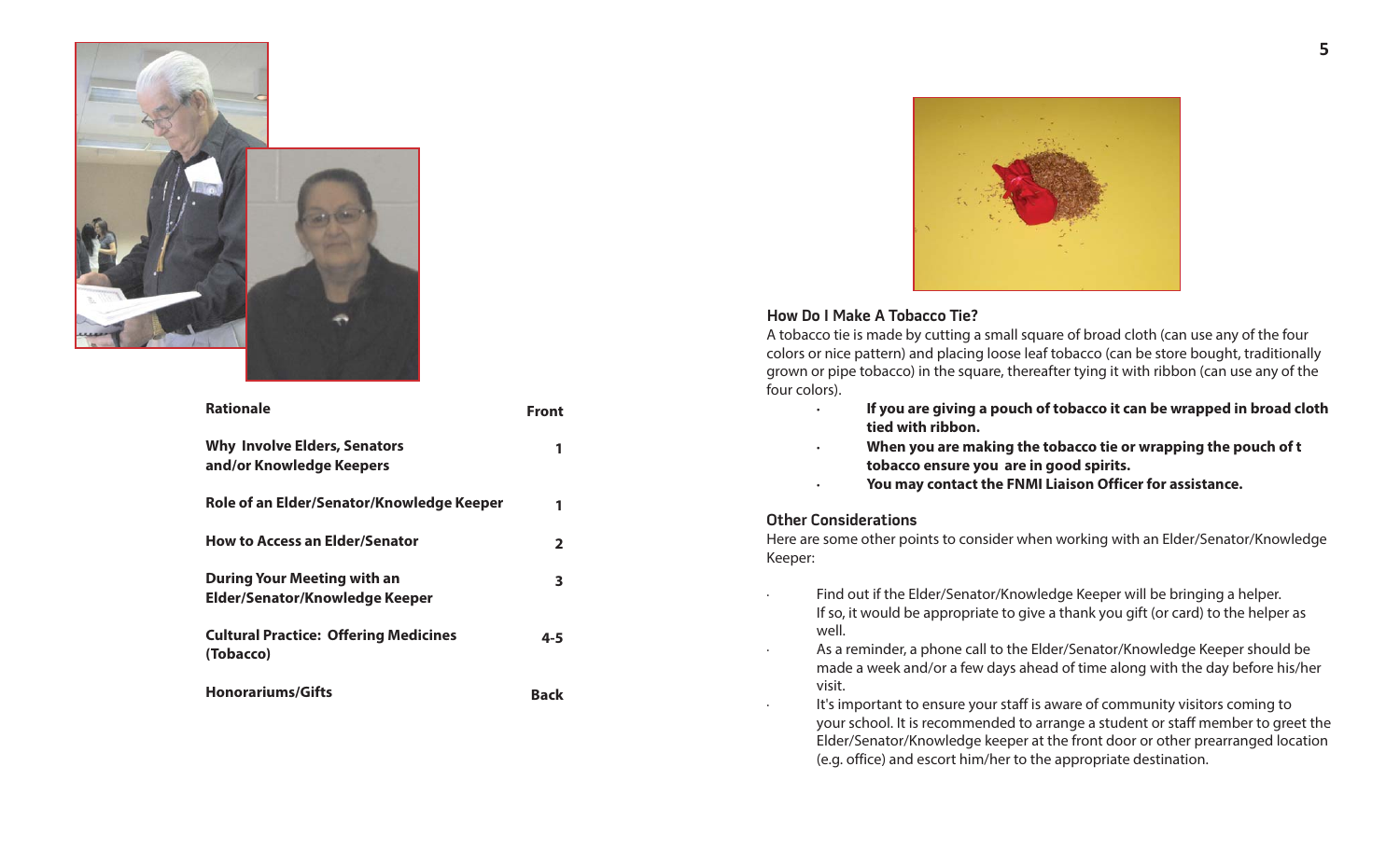## **Cultural Practice: Offering Medicines (Tobacco)**

When making requests to an Elder/Senator/Knowledge Keeper and if he/she accepts your request, ensure you have tobacco ties/pouches at hand. It's important that tobacco is given first at the initial meeting after the request is accepted or prior to the session/event and not after, unless you have a relationship already established and this practice is okay with the Elder/Senator/Knowledge Keeper.

Offer the tobacco tie from your left hand which signifies giving from the heart, respect and commitment. The Elder/Senator/Knowledge Keeper accepting your request will offer the tobacco tie in prayer on his/her own time for good positive outcomes and guidance.

**It's important to note that not all Elders/Senators/Knowledge Keepers practice traditional ceremonies, and it is okay to ask this question. e.g. "Are you a traditional Elder/Senator/Knowledge Keeper? Will you accept this tobacco tie as a sign of commitment to my request?"**



When making requests to

Elders/Senators/Knowledge Keepers and/or Cultural Resource people, practicing cultural protocol will be acknowledged and appreciated. If you are making a request for a drum group, a pouch of tobacco would be offered versus a tobacco tie. As well, if you find out the Elder is a sacred pipe carrier, offer pipe tobacco instead of commercial tobacco. You can ask the Elder first. Pipe tobacco can be purchased at Rollies on May Street.

If your request isn't accepted and don't offer a tobacco tie but give thanks for their referral and time.

#### **Why Involve Elders, Senators and/or Knowledge Keepers?**

First Nations Elders, Métis Senators and FNMI Knowledge Keepers in particular are integral to the revival, maintenance, and preservation of Aboriginal cultures. Elder/Senator/Knowledge Keeper participation in support of curricular objectives develops the positive identity of First Nations and Métis students and enhances selfesteem. All students may acquire a heightened awareness and sensitivity that inevitably promotes anti-racist education. It is important to note that the title Elder/Senator/Knowledge Keeper does not necessarily indicate age. In Aboriginal and Métis societies, one is designated an after acquiring significant wisdom and understanding of native/Métis history, traditional teachings, ceremonies, healing practices and experience. Elders/Senators/Knowledge Keeper have earned the respect from their community to pass on this knowledge to others and give advice and guidance on personal issues, as well as issues affecting their communities and nations.

### **Role of an Elder/Senator**

An Elder/Senator/Knowledge Keeper appreciates the opportunity to share their teachings, and will respond positively when approached with respect and humility. When requesting guidance or assistance, there is a protocol for approaching Elders/Senators/Knowledge Keepers, which, varies from community to community. Please do not feel intimidated when approaching an Elder, Senator or Knowledge Keeper. Their role is to:

- **Enhance cultural perspectives and share wisdom and teachings;**
- **Promote awareness of culture and traditions;**
- **Build and enhance relationships between school and Aboriginal parents/guardians/community by making them feel more comfortable in the school;**
- **Act as a mediator and promote harmony;**
- **Act as a mentor and role model for students;**
- **Promote Aboriginal based languages;**
- **· Enhance and enrich classroom lessons and school cultural events with theincorporation of Aboriginal content/perspectives;**
- **· Examples of an Elder/Senator/Knowledge Keeper program can be drumming and singing; field trips; storytelling, arts and crafts, cultural teachings, etc.**